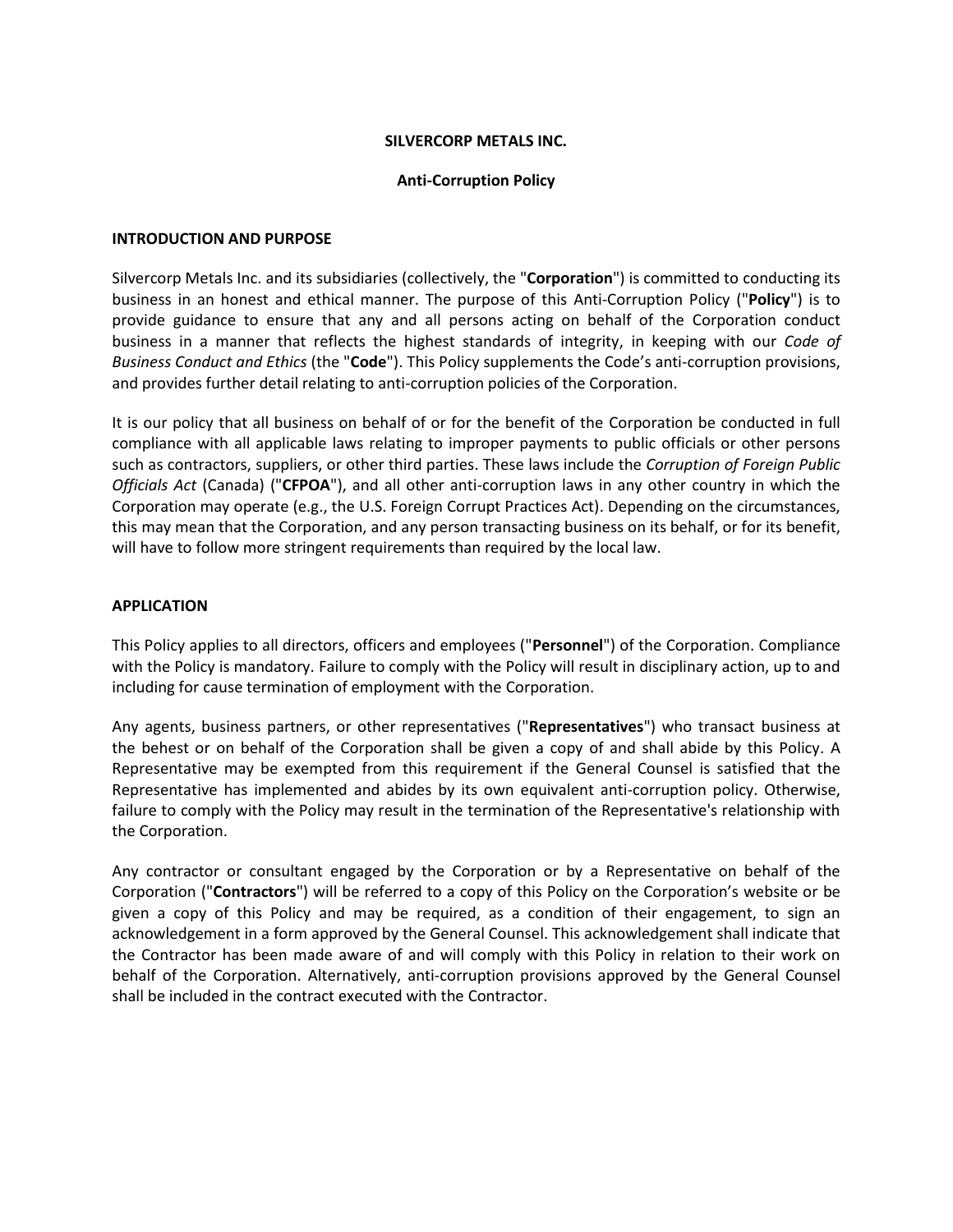# **COMMUNICATION OF THE POLICY**

Copies of this Policy will be made available to Personnel either directly, or by posting of the Policy on the Corporation's website. All Personnel will be informed whenever significant changes are made to this Policy.

### **COMPLIANCE**

The General Counsel shall be responsible for the implementation, monitoring and enforcement of this Policy. The General Counsel shall have the authority to introduce operating procedures or guidelines as required.

The General Counsel will provide an annual report to the Board of Directors (the "**Board**") with respect to the implementation of the Policy, including summary of approvals requested, obtained or denied under the Policy.

## **ANNUAL CERTIFICATION**

All directors and officers of the Corporation, together with any employees and Representatives as determined by the General Counsel, will be required to annually certify their compliance with this Policy in the form attached as Schedule A to this Policy.

The General Counsel will be responsible for ensuring that all annual certifications are obtained on or before the end of the first financial quarter of each year and for providing written confirmation to the Board that such certifications have been obtained and summarizing the results thereof.

### **PREVENTION OF IMPROPER PAYMENTS**

Personnel, Representatives and Contractors shall:

- (a) Bribes: not directly or indirectly, pay or offer to pay a bribe to any person. In particular, it is prohibited to give anything of value to a public official, or to any person on behalf of a public official, in order to receive an advantage in the course of business, or to influence the public official's views or conduct.
	- (i) A "public official" includes an official or employee of any level of government, a candidate for political office, an official or employee of an international organization, an official or employee of a government-owned or controlled entity, and any other person who discharges a government function.
	- (ii) A mere offer or promise to pay a bribe is also prohibited and will be treated under this Policy with equal severity as an actual bribe.
	- (iii) Bribes may be monetary or non-monetary, and may have a large or small value (e.g. facilitation or "grease" payments). All forms of bribes are prohibited.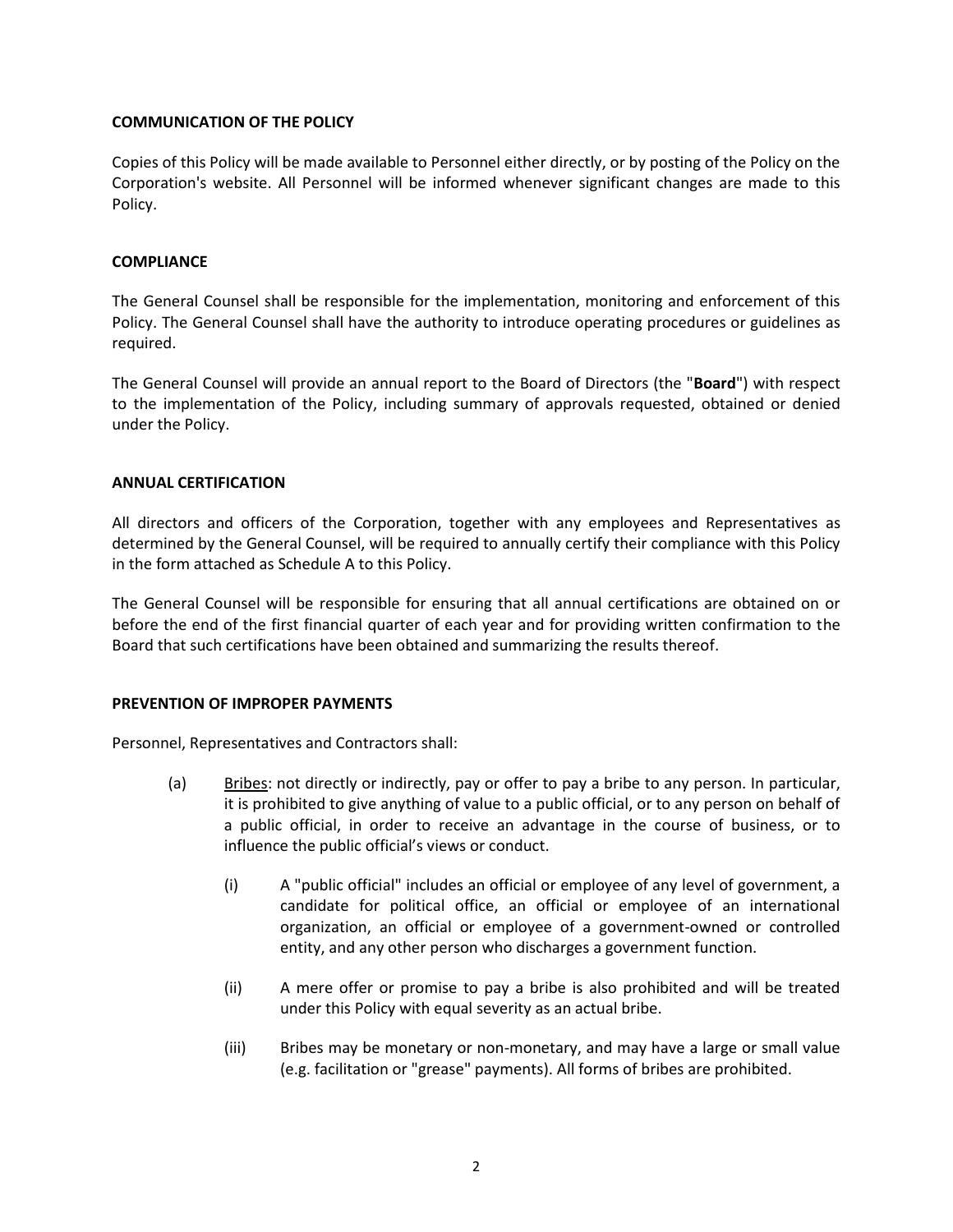- (iv) It is also prohibited to use the services of another person to bribe a public official indirectly, or to pay, offer or promise to pay anything of value to a third party to accomplish the same purpose.
- (b) Kickbacks: not kickback any portion of a contract payment to employees of another contracting party or utilize other techniques, such as subcontracts, purchase orders or consulting agreements, to channel any payment to any public official, to employees of another contracting party or to any of their respective relatives or business associates.
- (c) Extortion: not directly or indirectly demand or accept a bribe.
- (d) Excessive Gifts, Hospitality, and Other Entertainment: not provide excessive or otherwise unreasonable gifts, hospitality, or other entertainment for a public official that could reasonably raise a concern that the public official might use his or her position or influence with government to provide any improper advantage to the Corporation, or to influence the public official's views or conduct. All gifts, hospitality and other entertainment expenses shall be subject to the reporting and approval requirements set out in the Code.
- (e) Political Contributions: not make any contribution or provide any financial support to any political party or candidate on behalf of the Corporation except in accordance with the Code.
- (f) Charitable Contributions: not make any charitable contributions on behalf of the Corporation except with the prior written approval of the CEO and/or General Counsel.
- (g) Willful Blindness: not deliberately ignore (or "turn a blind eye") to facts that may give rise to a suspicion of an improper payment. Any indications that a payment or a proposed payment may be contrary to this Policy or the Code must be promptly reported in the manner set out in this Policy (see "Reporting Obligation" below).

# **ACCOUNTING**

Reflecting the principles in the Code and the requirement of anti-corruption laws, neither the Corporation nor any Personnel, Representatives or Contractors shall:

- (a) Establish or maintain accounts that do not appear in any required books and records;
- (b) Make transactions that are either not recorded in required books and records or are not adequately identified in those books or records;
- (c) Record non-existent expenditures;
- (d) Enter liabilities bearing an incorrect identification of their object;
- (e) Knowingly use false documents; or
- (f) Intentionally destroy required books and records earlier than permitted by law.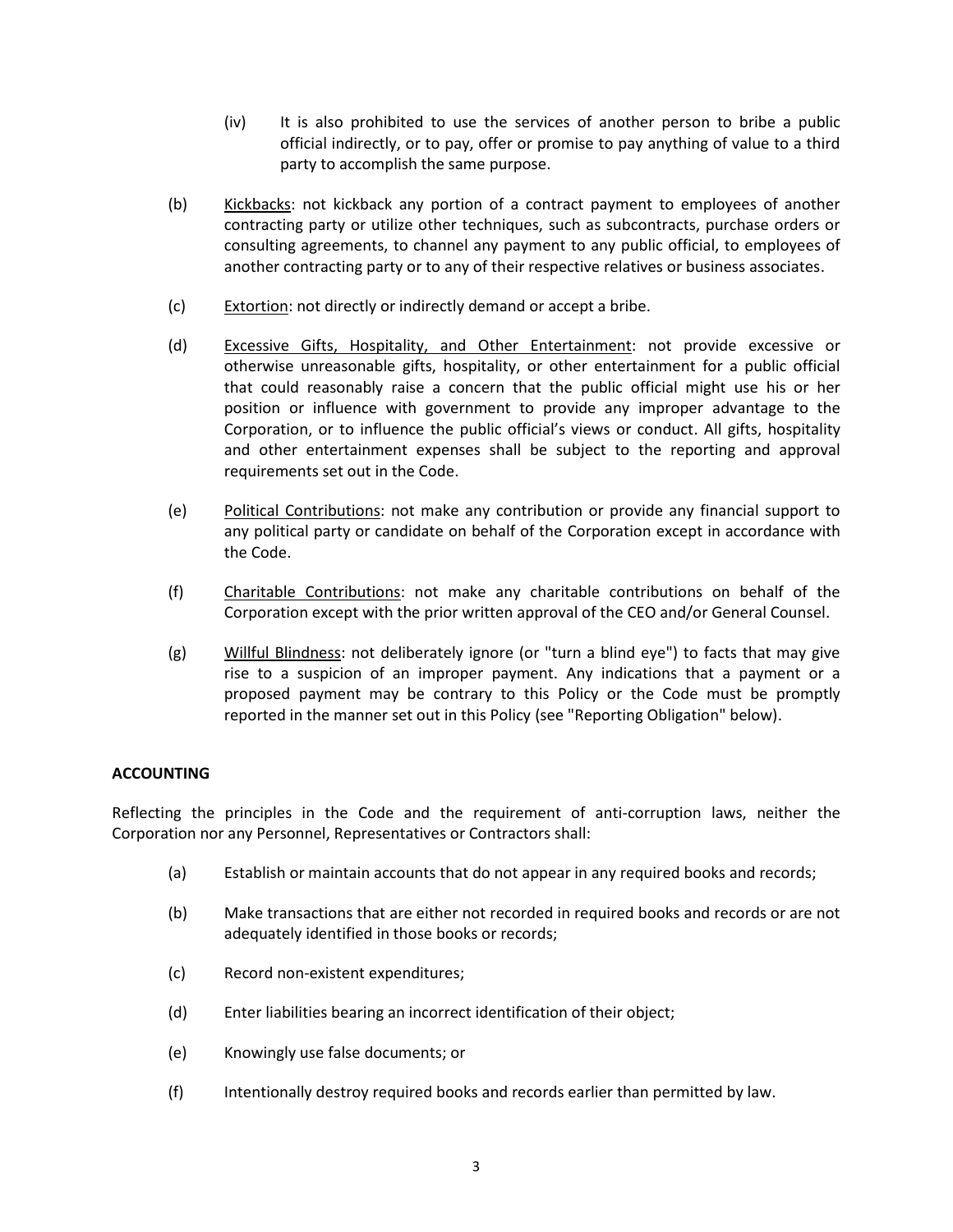## **REPORTING OBLIGATION**

- (a) Solicitation of Improper Payments: Any demand, request, suggestion, expectation, or invitation by a public official or any other person for any improper payment of money or anything of value shall be promptly reported by Personnel to the General Counsel.
- (b) Knowledge or Suspicion of Bribery: All Personnel are required to report to the General Counsel any information that comes to their attention in relation to any actual or suspected improper payments made, offered, or promised by anyone on behalf of the Corporation.

Personnel who raise genuine concerns will not be subject to any retribution or disciplinary action.

## **CONSEQUENCES OF NON-COMPLIANCE**

Failure to comply with this Policy may result in severe consequences, including internal disciplinary action or termination of any employment, consulting or similar arrangement without notice and for cause.

In addition, a violation of this Policy may constitute a criminal offence and may expose the Corporation and/or the individuals involved to fines and/or imprisonment.

Should any person feel it is inappropriate to submit any concerns or complaints regarding the above matters to the management of the Corporation, they may forward these concerns or complaints on a confidential or anonymous basis to the Chair of the Audit Committee as per the Corporation's Whistleblower Policy, a copy of which is available on the Corporation's website.

### **REVIEW**

The Board will review and evaluate this Policy on an annual basis to determine whether this Policy is effective in ensuring compliance with applicable anti-corruption laws.

# **QUESTIONS**

If you have any questions about how this Policy should be followed in a particular case, please contact the General Counsel.

This Policy was reviewed by the Corporate Governance Committee and last approved by the board of directors on February 7, 2022.